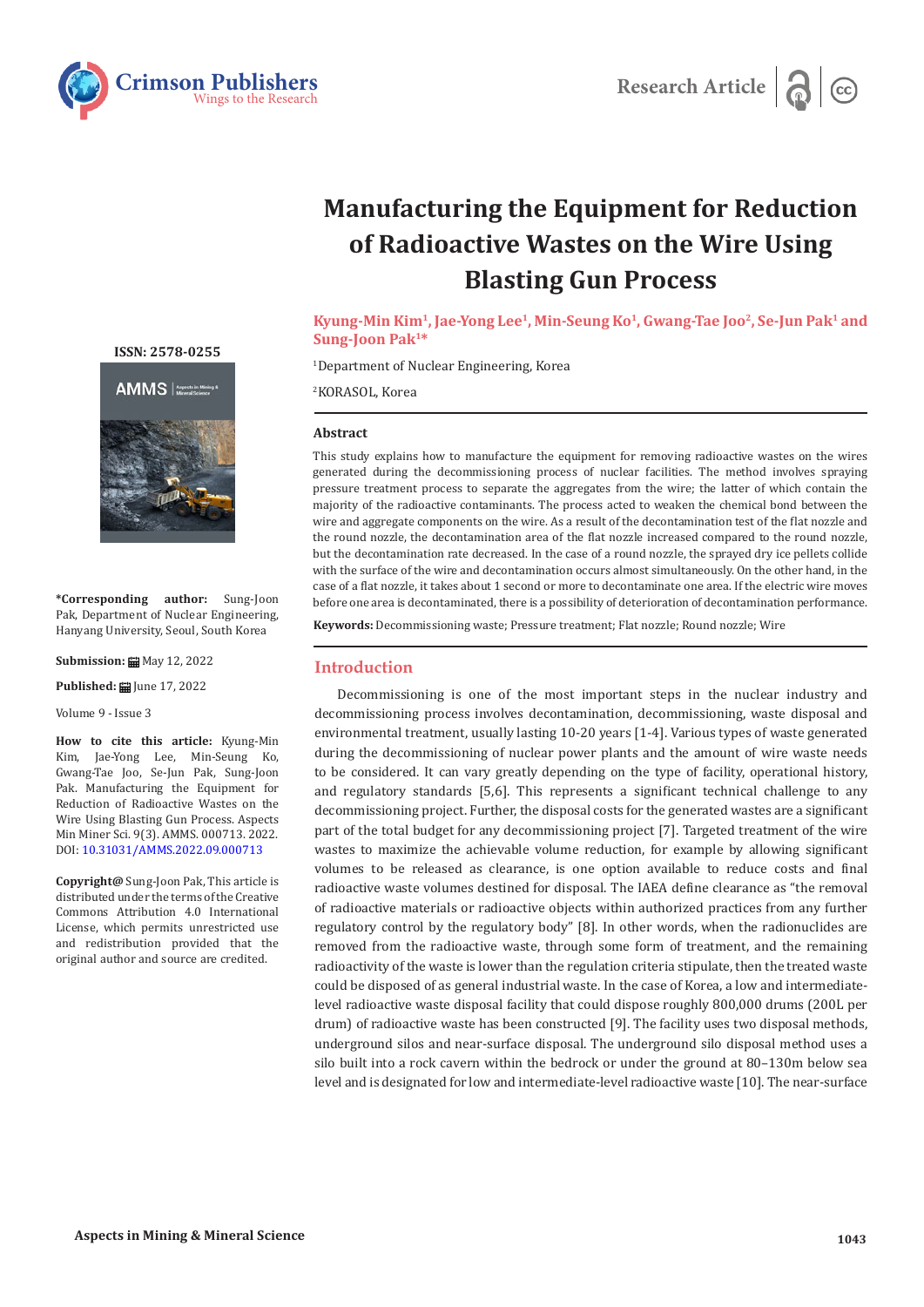disposal, for disposing of the very low-level radioactive waste, is a method using a natural or artificial barrier at a depth of about 30 m sub-surface and is covered with soil after being filled [11]. As a result of the decontamination area test of the flat nozzle and the round nozzle, the decontamination area of the flat nozzle increased compared to the round nozzle, but the decontamination rate decreased. In the case of a round nozzle, the sprayed dry ice pellets collide with the surface of the wire and decontamination occurs almost simultaneously. On the other hand, in the case of a flat nozzle, it takes about 1 second or more to decontaminate one area. If the electric wire moves before one area is decontaminated, there is a possibility of deterioration of decontamination performance.

#### **Experiment**

We simulated aged wire conditions using wire obtained from demolished buildings, which had a similar age to that of decommissioning wire waste. The purpose of the experimental program was to evaluate the separation efficiency of contaminants from the wire by air pressure treatment. To prepare the simulated surface contaminated wire, pre-cut wire was submerged in a 1L grease solution (nonradioactive) and left undisturbed until the

solution dried naturally through evaporation  $(\sim 1 \text{ month})$ . In the experiment, two types of wire, non-contaminated or contaminated, were used. First, the non-contaminated wire was used to optimize the treatment conditions. Next, the previously optimized conditions were applied to the contaminated wire.

#### **Results and Discussion**

In order to decontaminate all surfaces of the electric wire considering the decontamination area by the circular nozzle, the electric wire or the blasting gun must be rotated. The wire fixing method was decided by referring to the results of the evaluation of the equipment using the wire rotation method among the lab-scale mechanical decontamination equipment. In the case of the wire rotation method, it cannot change flexibly in response to wires of various thicknesses, and there is a large deviation in the degree of decontamination according to minute changes in equipment. Also, it is impossible to fix all parts of the wire with a large roller because the degree of bending of the incoming wire is severe. Therefore, it is designed in such a way that the blasting gun rotates even if the design becomes more complicated and the equipment becomes larger as shown in Figure 1.



**Figure 1:** Design of blast gun.

Circular nozzle and the area where the flat nozzle are sprayed horizontally. The surface area is the widest with the circular nozzle, while the velocity is relatively slow compared to the circular nozzle in the Table 1. Figure 2 shows the design of decontamination equipment. The wire movement method applies the wire fixing method rather than rotating the wire. In the wire rotation method, decontamination is performed while moving and rotating the wire at the same time by rotating a disk at an angle to one side. Figure 3

is the shape of the waste wire grinding/screening system grinding part schematics and device photo.

Table 1: Decontamination length and time according to each nozzle shape.

|               | <b>Circular Nozzle</b> | <b>Horizontal Flat Nozzle</b> |
|---------------|------------------------|-------------------------------|
| Distance (mm) | 17.39                  | 15.08                         |
| Time (sec)    |                        | 1.5                           |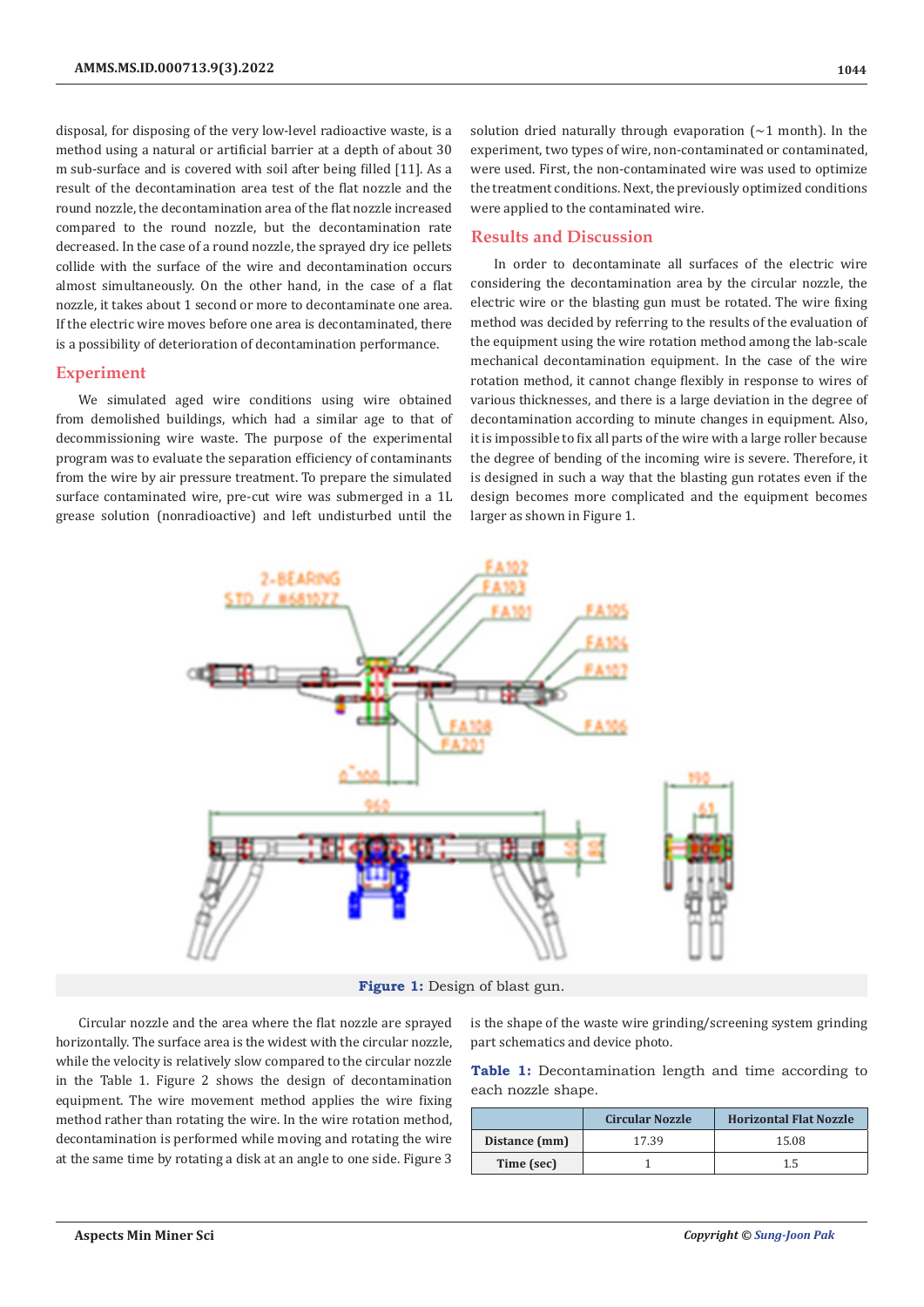

**Figure 2:** Design of decontamination equipment.



**Figure 3:** Waste wire grinding/screening system grinding part schematics and device photos.

# **Conclusion**

Evaluation of the air injection results are very low on all contaminant targets. There is little decontamination effect, especially for contaminants such as lakka and water-soluble paints. On the other hand, dry ice injection can make 70% of decontamination. However, in order to save the dry ice consumed when decontamination, first remove the vitreous contaminants through the air spray, and the sticky contaminants are determined by using both air and dry ice, judging that it is efficient to decontaminate with dry ice. As a result of the decontamination area test of the flat nozzle and the round nozzle, the decontamination area of the flat nozzle increased compared to the round nozzle, but the decontamination rate decreased. In the case of a round nozzle, the sprayed dry ice pellets collide with the surface of the wire and decontamination occurs almost simultaneously. On the other hand, in the case of a flat nozzle, it takes about 1 second or more

to decontaminate one area. If the electric wire moves before one area is decontaminated, there is a possibility of deterioration of decontamination performance.

### **Refrences**

- 1. [Kim YS, Lee DJ, Kang YJ, Sung JP \(2019\) Effect of solution annealing on](https://crimsonpublishers.com/amms/fulltext/AMMS.000580.php) [alpha prime martensitic microstructure of cold rolled AISI316L stain](https://crimsonpublishers.com/amms/fulltext/AMMS.000580.php)[less steel. Aspects Min Miner Sci 4\(1\).](https://crimsonpublishers.com/amms/fulltext/AMMS.000580.php)
- 2. Menon S (1996) Decommissioning of nuclear submarines: waste minimization by recycling. In: Lesage LG, Sarkisov AA (Eds.), Nuclear Submarine Decommissioning and Related Problems, Springer, Cham, Germany, pp. 129-136.
- 3. IAEA (2000) Organization and management for decommissioning of large nuclear facilities. International Atomic Energy Agency, IAEA Technical report series No. 399, Austria.
- 4. [Oh M, Lee K, Foster R, Lee C \(2021\) Feasibility study on the volume re](https://www.sciencedirect.com/science/article/pii/S2213343721007193)[duction of radioactive concrete wastes using thermomechanical and](https://www.sciencedirect.com/science/article/pii/S2213343721007193) [chemical sequential process. J Environ Chem Eng 9\(4\): 1-8.](https://www.sciencedirect.com/science/article/pii/S2213343721007193)